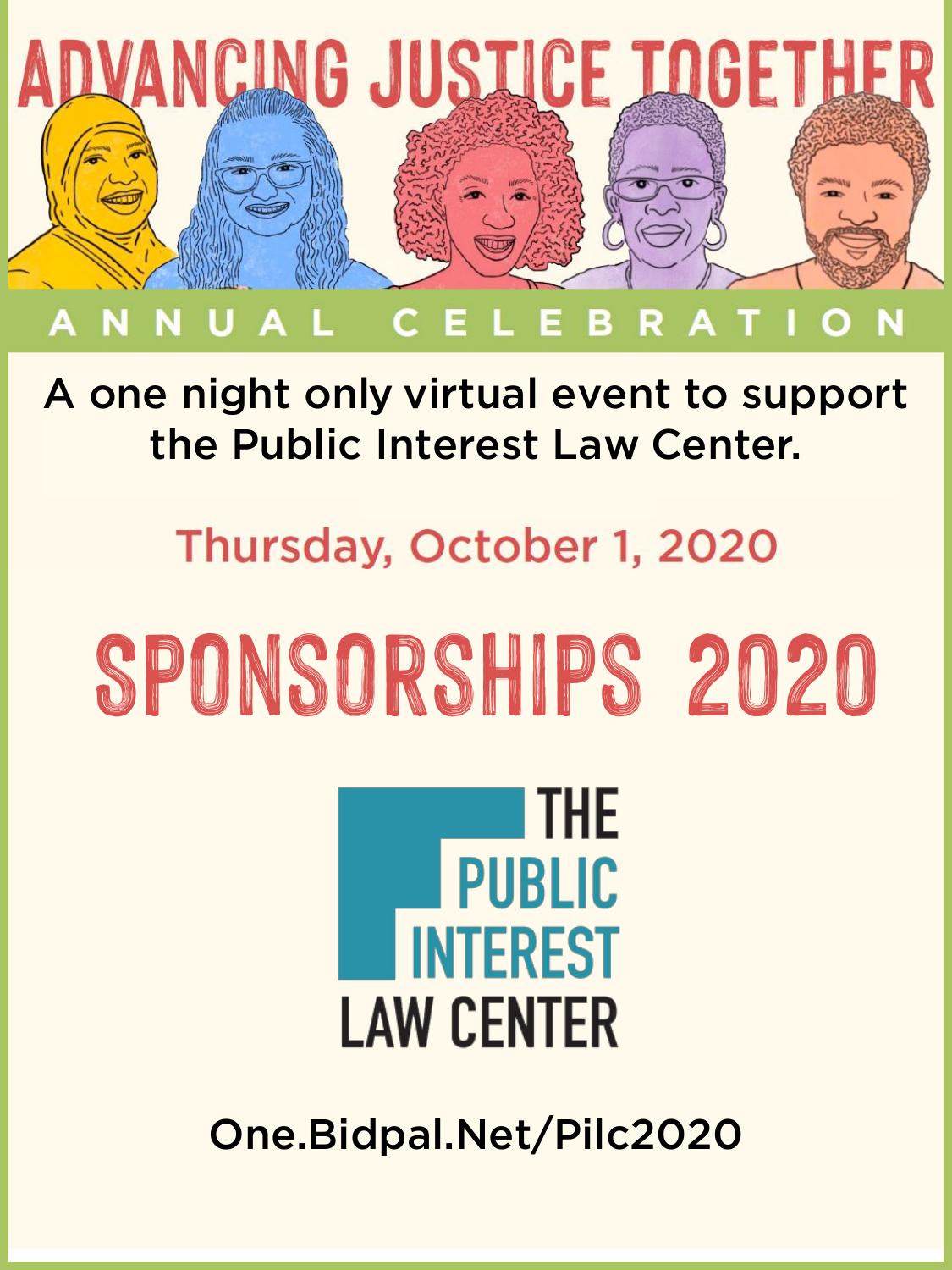#### **THE PUBLIC INTEREST LAW CENTER**

The Public Interest Law Center uses high-impact legal strategies to advance the civil, social, and economic rights of communities in the Philadelphia region facing discrimination, inequality, and poverty. We use litigation, community education, advocacy, and organizing to secure their access to fundamental resources and service.

#### **OUR IMPACT**

Since our founding in 1969 as an affiliate of the Lawyers' Committee for Civil Rights Under Law, we have made an impact in Pennsylvania and beyond. In 2019 alone:

- Representing nine voters, we helped challenge Pennsylvania's absentee ballot deadline. This deadline, one of the earliest in the country, led to more than 9,000 rejected ballots in the 2018 general election. In October, Governor Tom Wolf signed a bipartisan election reform bill into law that extended the deadline to 8:00 p.m. on Election Day.
- We prepared for a trial in our case challenging Pennsylvania's inequitable and inadequate school funding system, tentatively scheduled for this winter. While building the case, our attorneys spent more than 60 days with witnesses, traveled 5,500 miles across the state, and produced more than 60,000 pages of documents.
- In Philadelphia, 67 percent of landlords refuse to accept Section 8 tenants, even though discrimination based on source of income is illegal under Philadelphia law. We are representing two tenants taking on this practice, which furthers economic and racial segregation.
- $\blacksquare$  We celebrated the 50<sup>th</sup> anniversary of our founding in Philadelphia with a series of events reflecting our history and our vision for the future.

We focus on "securing access to fundamental resources and services." These resources and services are the foundations people need to build their lives: a voice at the ballot box, safe housing, healthy neighborhoods, quality education, and freedom from discrimination.

Supporting us through a sponsorship helps us build the foundation for the future, to continue to take on cases and projects that help thousands of people stand up for their rights.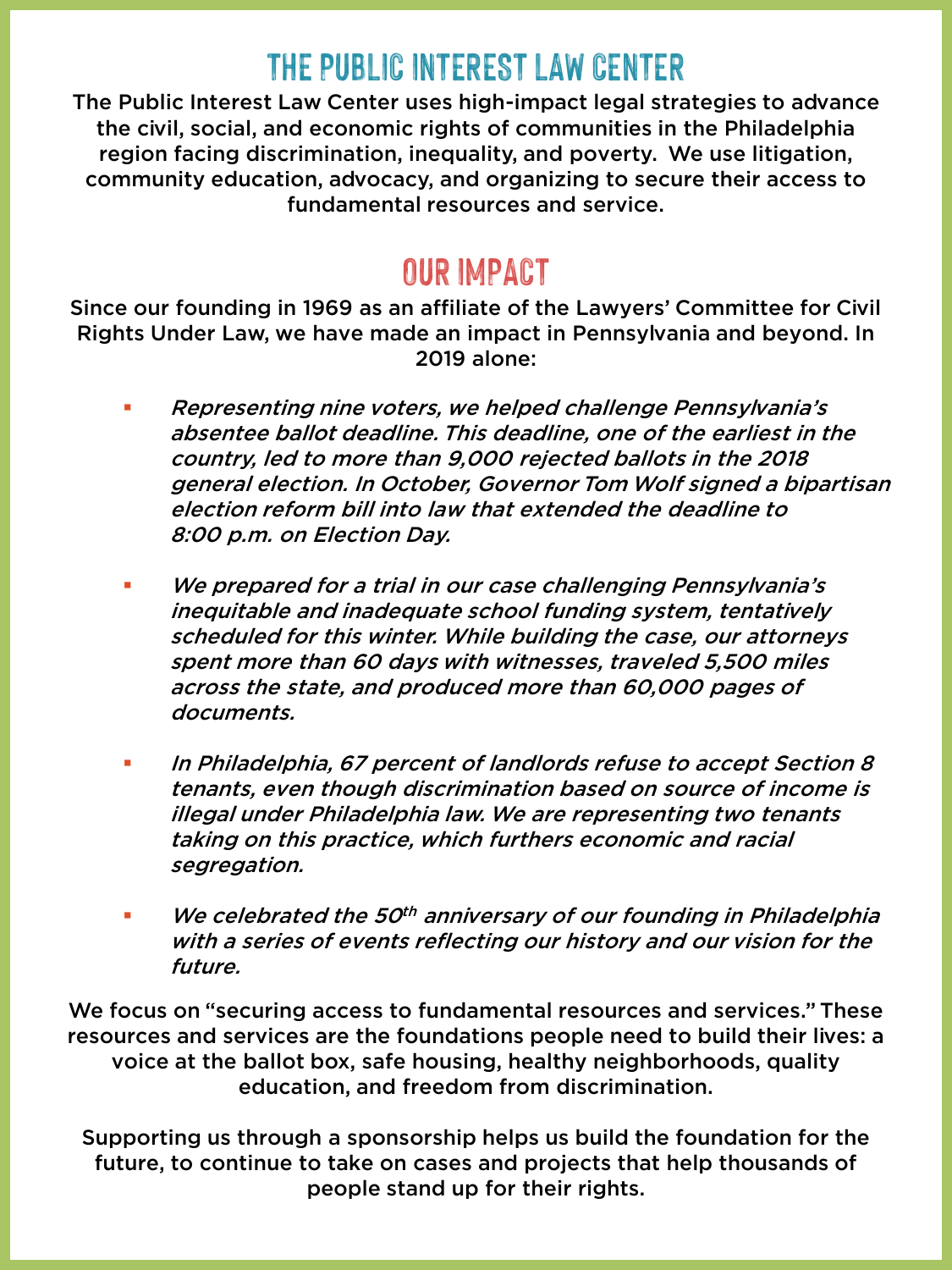

This one night only virtual event will attract over 400 of our most active supporters and allies, as well as business leaders and elected officials. In addition to building resources to support our work, the event raises awareness for the challenges our clients face and provides a focused opportunity for local involvement. The event will feature performances by some of the most talented musicians, and dancers in Philadelphia and the U.S.

#### JOIN US TO CELEBRATE



THURSDAY, OCTOBER 1, 2020 6:00 PM

Your sponsorship will be marketed to more than 5000 people based on the attached sponsorship benefits.

> The deadline to make your commitment is September 15, 2020.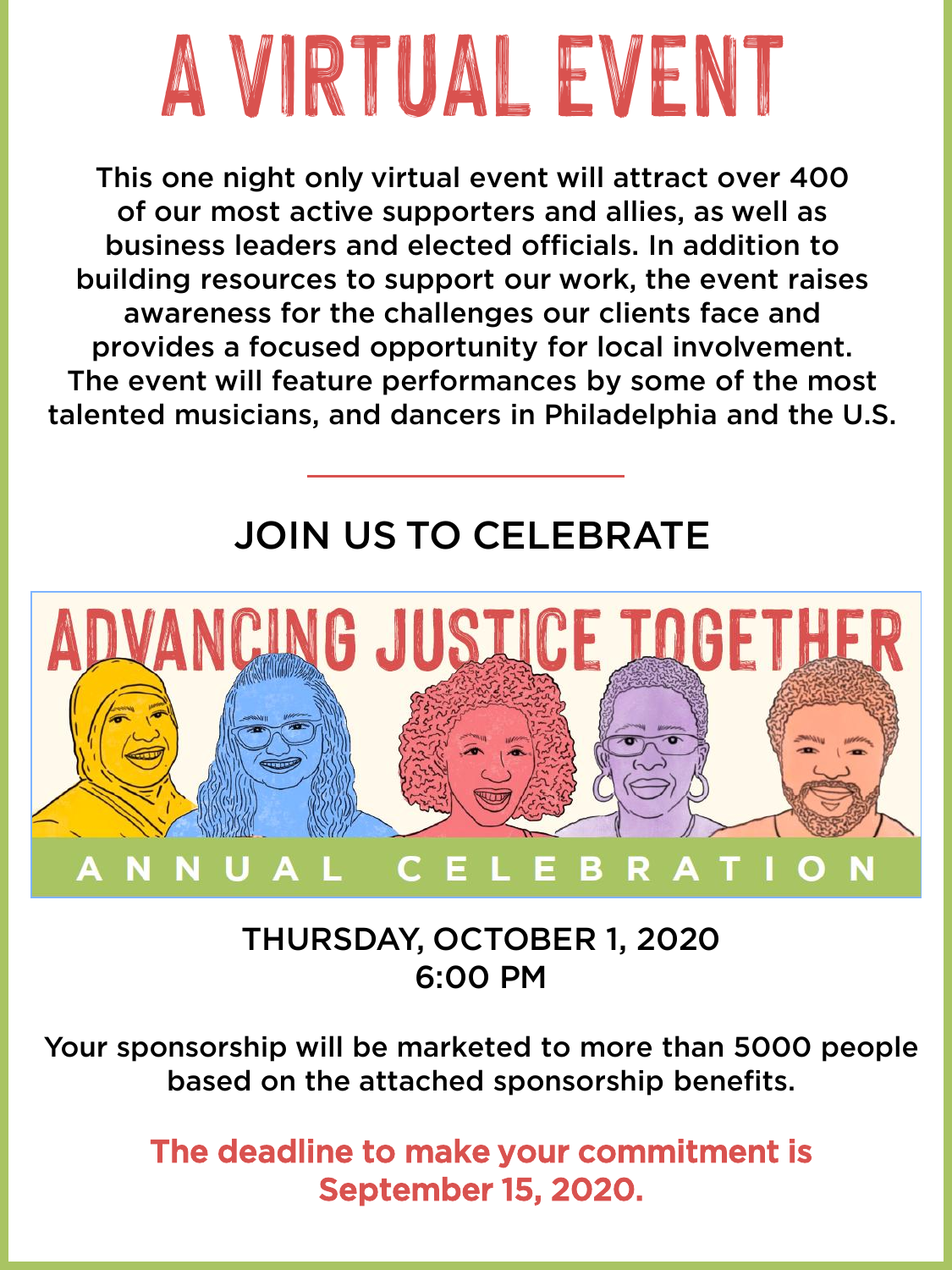#### **SPONSORSHIP OPPORTUNITIES**

#### **Champion \$20,000**

- Original art by Symone Salib as well as Five (5) signed posters
- Acknowledgement during the event by Tamala Edwards
- **Written recognition on event webpage**
- **Full-page ad in program book**
- **Recognition on website event page with hyperlink to your site**
- Logo in pre-event e-mail blasts (sent to 7,000+ subscribers)
- **Logo featured on silent auction web page**
- Two dedicated social media posts on Facebook (Likes: 2500+) and Twitter (Followers: 3000+)
- **Twenty (20) celebration tee shirts**

#### **DEFENDER \$10,000**

- **Five (5) posters signed by artist, Symone Salib**
- **Half-page ad in program book**
- **Recognition on website event page with hyperlink to your site**
- Recognition in pre-event e-mail blasts (sent to 7,000+ subscribers)
- Dedicated social media post on Facebook (Likes: 2500+) and Twitter (Followers: 3000+)
- **Ten (10) celebration tee shirts**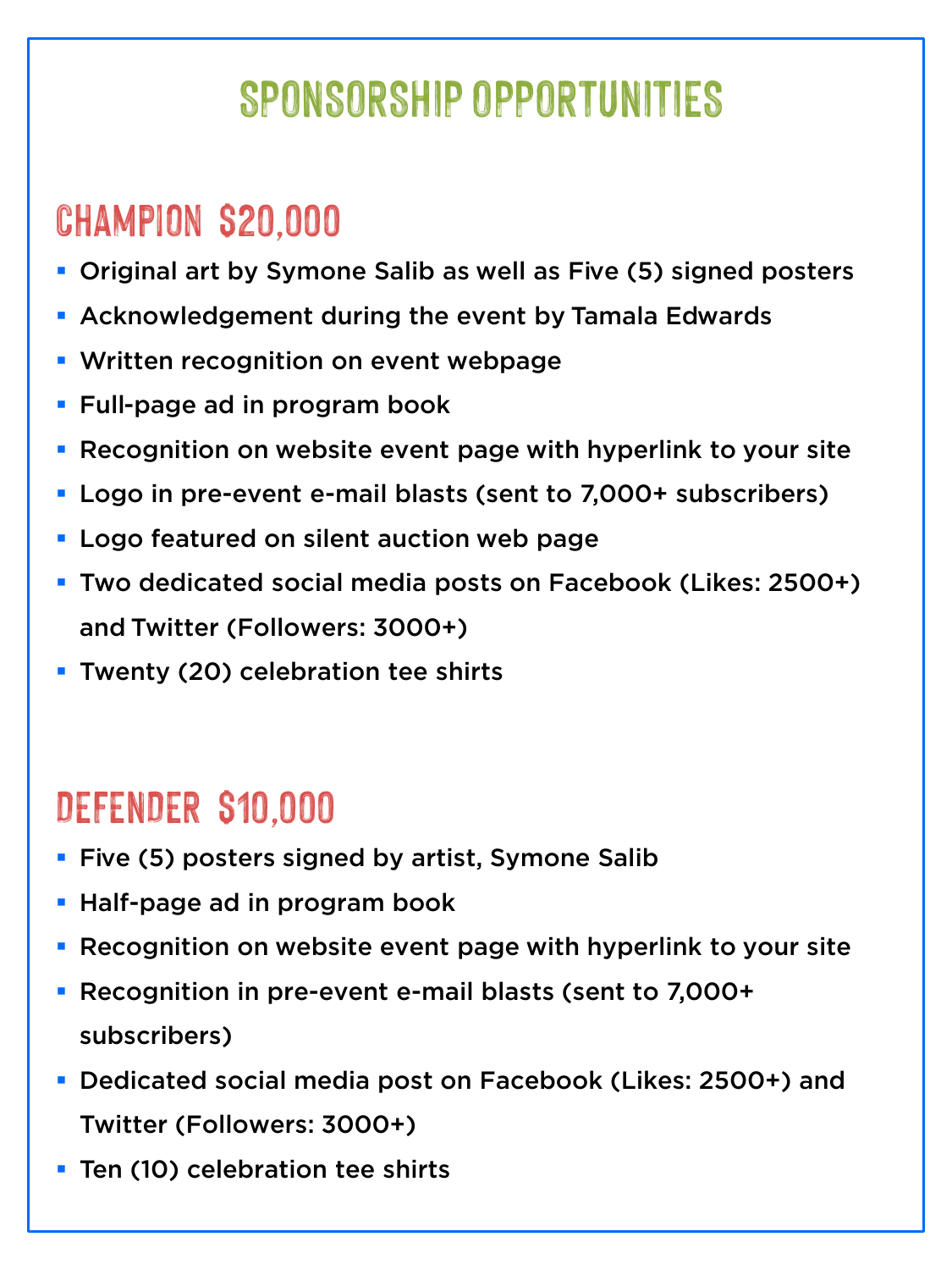#### **SPONSORSHIP OPPORTUNITIES**

#### **protector \$5,000**

- **Five (5) posters signed by artists Symone Salib**
- **Half-page ad in program book**
- **Recognition on website event page with hyperlink to your site**
- Logo in pre-event e-mail blasts (sent to 7,000+ subscribers)
- **Eight (8) celebration tee shirts**

#### **advocate \$2,500**

- **Quarter-page ad in program book**
- **Recognition on website event page with hyperlink to your site**
- Recognition in pre-event e-mail blasts (sent to 7,000+ subscribers)
- **Five (5) celebration tee shirts**

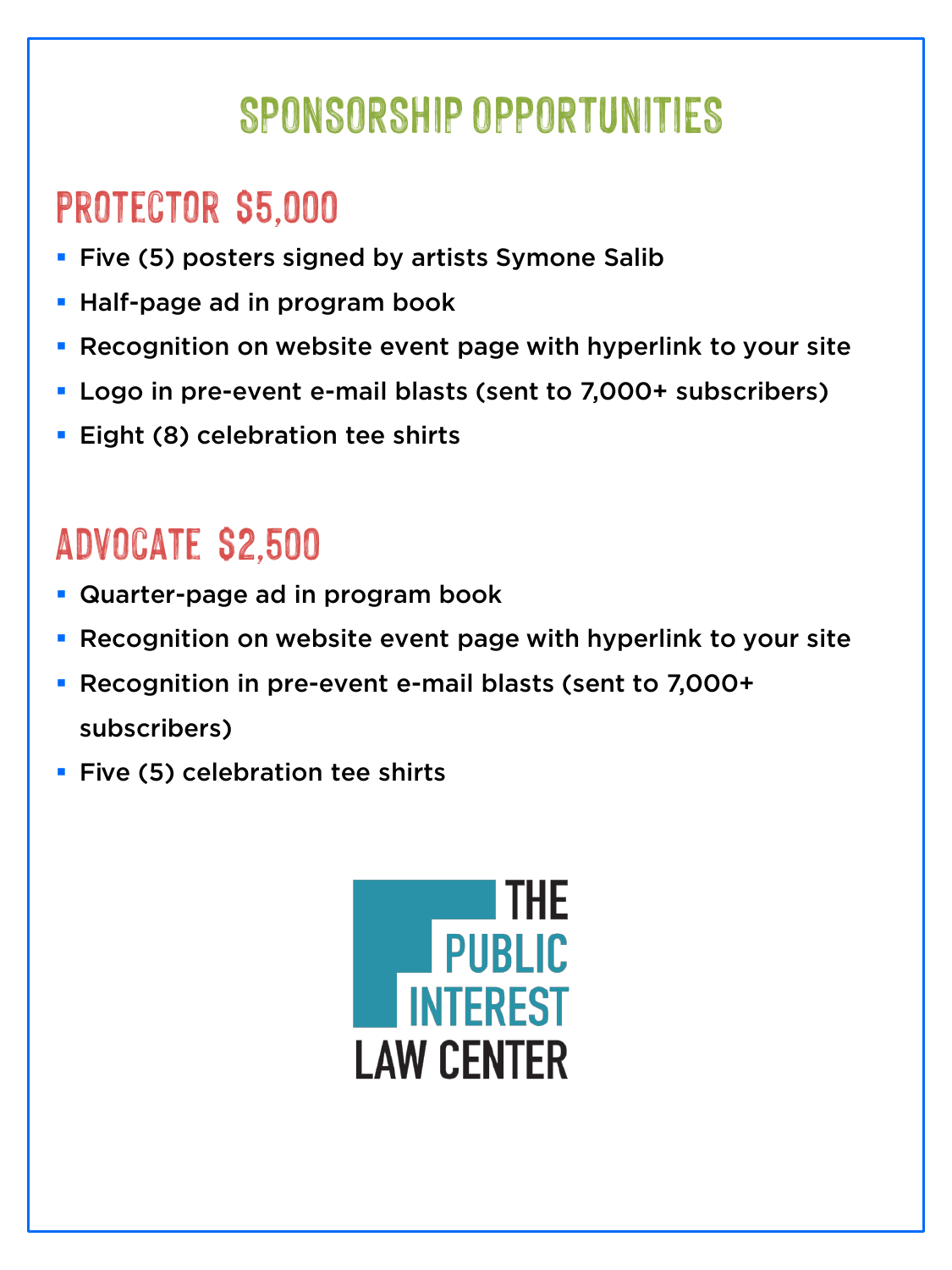## **PROGRAM BOOK ADS**

- Full-page (5.5" wide x 8.5" tall) \$1,000
- Half-page (5.5" wide x 4.25" tall) \$500
- Quarter-page (2.75" wide x 4.25 " tall) \$250

Submit full-color ads by emailing ads to: mberton@pubintlaw.org.

Electronic image requirements: jpg or pdf format, at least 300 dpi.

If you would like your sponsorship or program book ad included in printed materials and signage, the deadline to make your commitment is SEPTEMBER 15, 2020.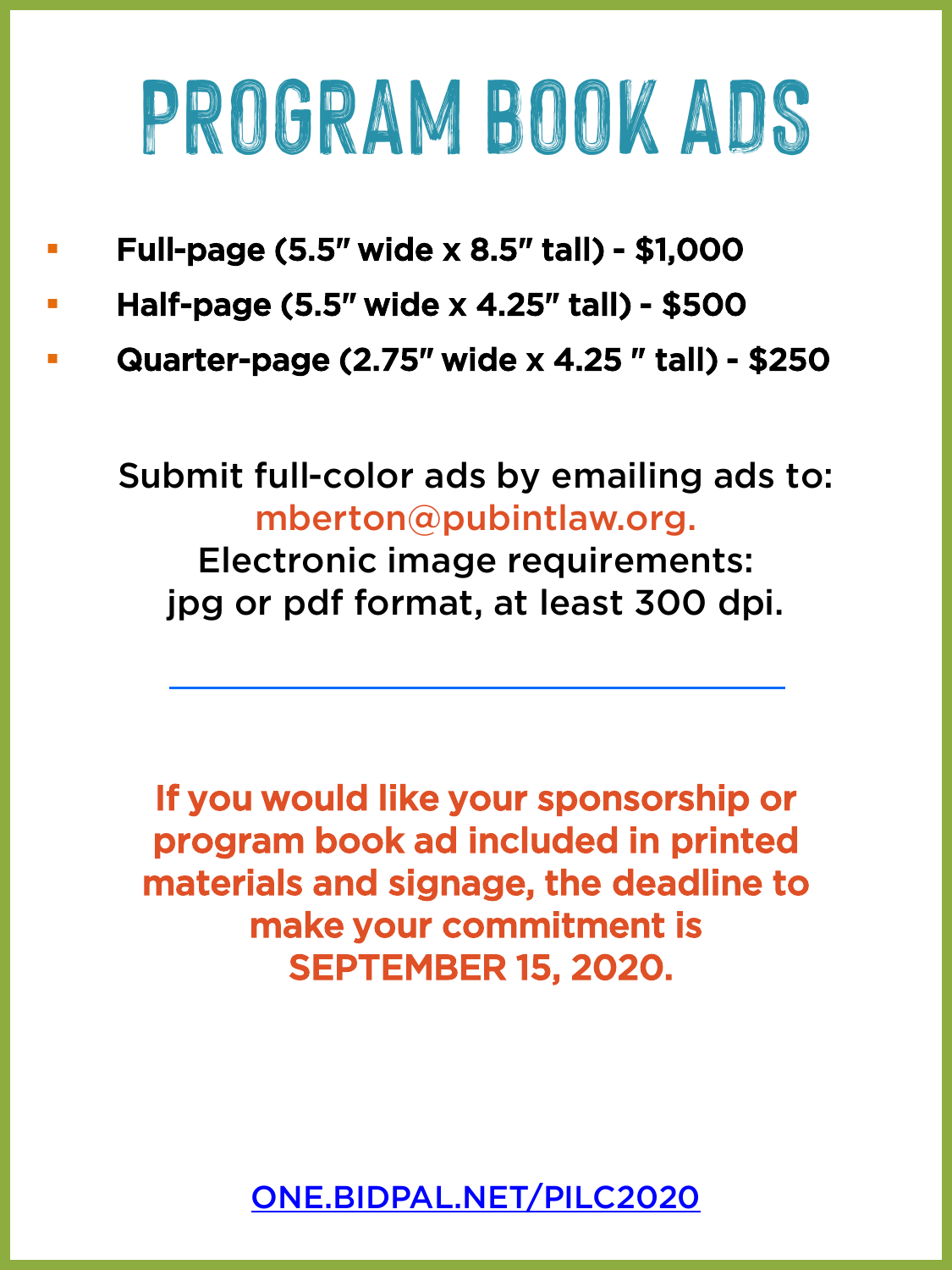| <b>SPONSOR INFORMATION</b><br><b>Sponsor listed as:</b>                                                                                                                                                        |                                                                                                                                                                                                                                |            |
|----------------------------------------------------------------------------------------------------------------------------------------------------------------------------------------------------------------|--------------------------------------------------------------------------------------------------------------------------------------------------------------------------------------------------------------------------------|------------|
| <b>Contact Name:</b>                                                                                                                                                                                           |                                                                                                                                                                                                                                |            |
| <b>Contact Address:</b>                                                                                                                                                                                        |                                                                                                                                                                                                                                |            |
| City                                                                                                                                                                                                           | <b>State</b>                                                                                                                                                                                                                   | <b>ZIP</b> |
| <b>Telephone</b>                                                                                                                                                                                               | E-mail                                                                                                                                                                                                                         |            |
| I agree to be a sponsor of the 2020 Public Interest Law Center<br>Annual Celebration at the following level:                                                                                                   |                                                                                                                                                                                                                                |            |
|                                                                                                                                                                                                                | Date the contract of the contract of the contract of the contract of the contract of the contract of the contract of the contract of the contract of the contract of the contract of the contract of the contract of the contr |            |
| <b>PROGRAM BOOK ADS (for non-sponsors)</b><br>will purchase an advertisement of the                                                                                                                            |                                                                                                                                                                                                                                |            |
| following size in the event's program book:                                                                                                                                                                    |                                                                                                                                                                                                                                |            |
| $\Box$ Full-Page (5.5" wide x 8.5" tall) - \$1000<br>□ Half-Page (5.5" wide x 4.25" tall) - \$500<br>□ Quarter-Page (2.75" wide x 4.25" tall) - \$250                                                          |                                                                                                                                                                                                                                |            |
| Email ads to <i>mberton@pubintlaw.org</i> . Electronic image<br>requirements: color, jpg or pdf format, at least 300 dpi.<br>The final date to purchase and submit a program book ad<br>is September 15, 2020. |                                                                                                                                                                                                                                |            |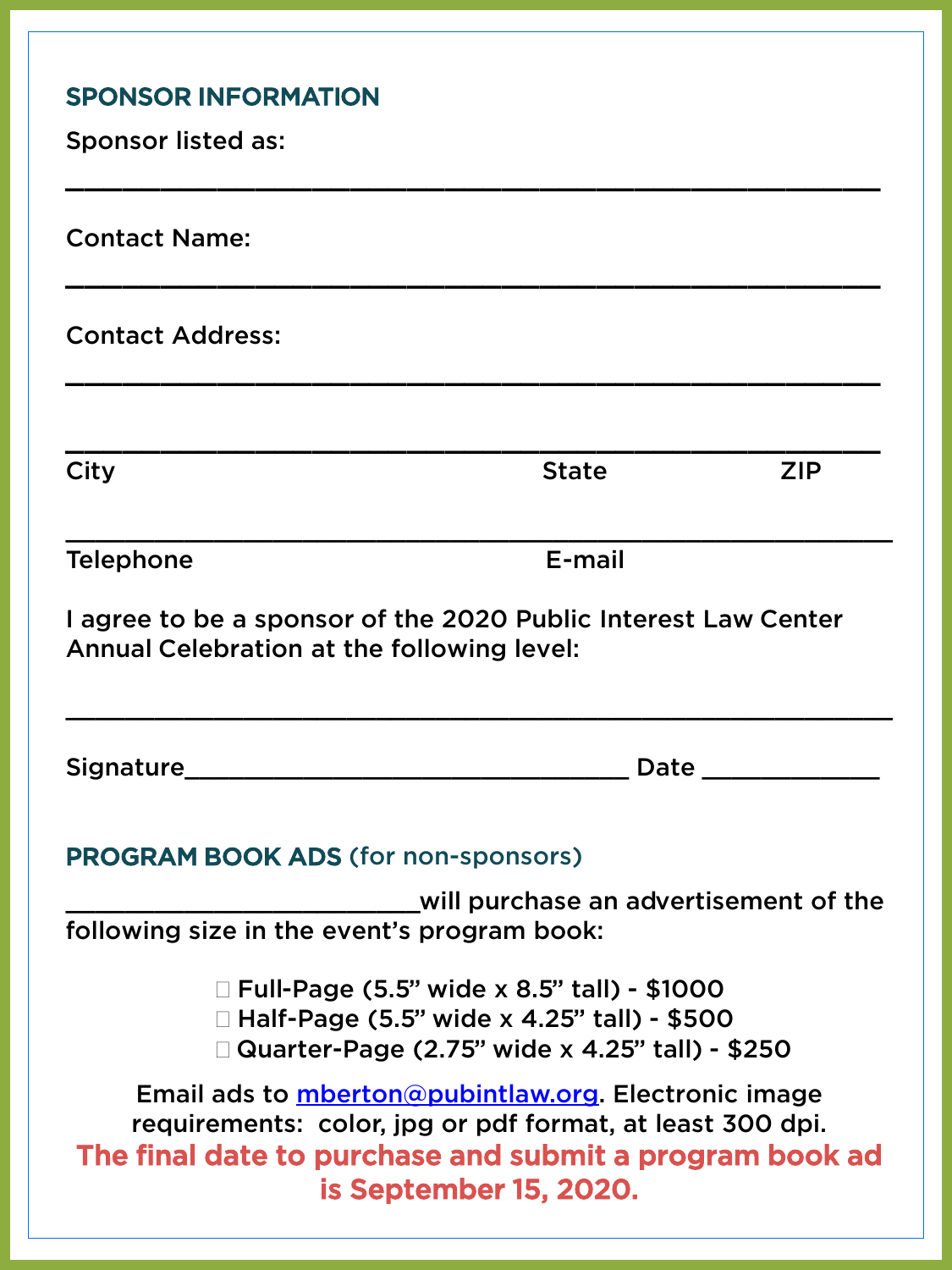### **PAYMENT INFORMATION**

Payment in full is requested with this form. Sponsorships or program book ads not paid when form is submitted will be invoiced.

□ Check enclosed, payable to Public Interest Law Center

□ Will pay online at [one.bidpal.net/pilc2020](https://one.bidpal.net/pilc2020)

□ Credit Card: Circle one: Mastercard, Visa, American Express, or **Discover** 

Credit Card Number: **Example 2018** 

Exp. Date: \_\_\_\_\_\_\_\_\_\_\_\_\_\_\_\_\_\_\_\_Security Code: \_\_\_\_\_\_\_\_\_\_\_\_\_\_\_\_\_\_\_\_\_\_\_\_\_\_\_\_\_\_\_\_\_\_

Name on Card: **We are also contained as a set of the set of the set of the set of the set of the set of the set of the set of the set of the set of the set of the set of the set of the set of the set of the set of the set** 

Signature:  $\Box$ 

Please return completed form to Michael Berton by mail Public Interest Law Center 1500 John F. Kennedy Blvd., Suite 802 Philadelphia, PA 19102 or email [mberton@pubintlaw.org](mailto:mberton@pubintlaw.org)

**Logos and program book ads should be emailed to:** [mberton@pubintlaw.org](mailto:mberton@pubintlaw.org) by September 15, 2020

The Public Interest Law Center is a registered charitable organization and is recognized by the Internal Revenue Service as a 501(c)(3) organization. The official registration and financial information of the Public Interest Law Center may be obtained from the Pennsylvania Department of State by calling toll- free, within Pennsylvania, 1-800-732-0999. Registration does not imply endorsement.